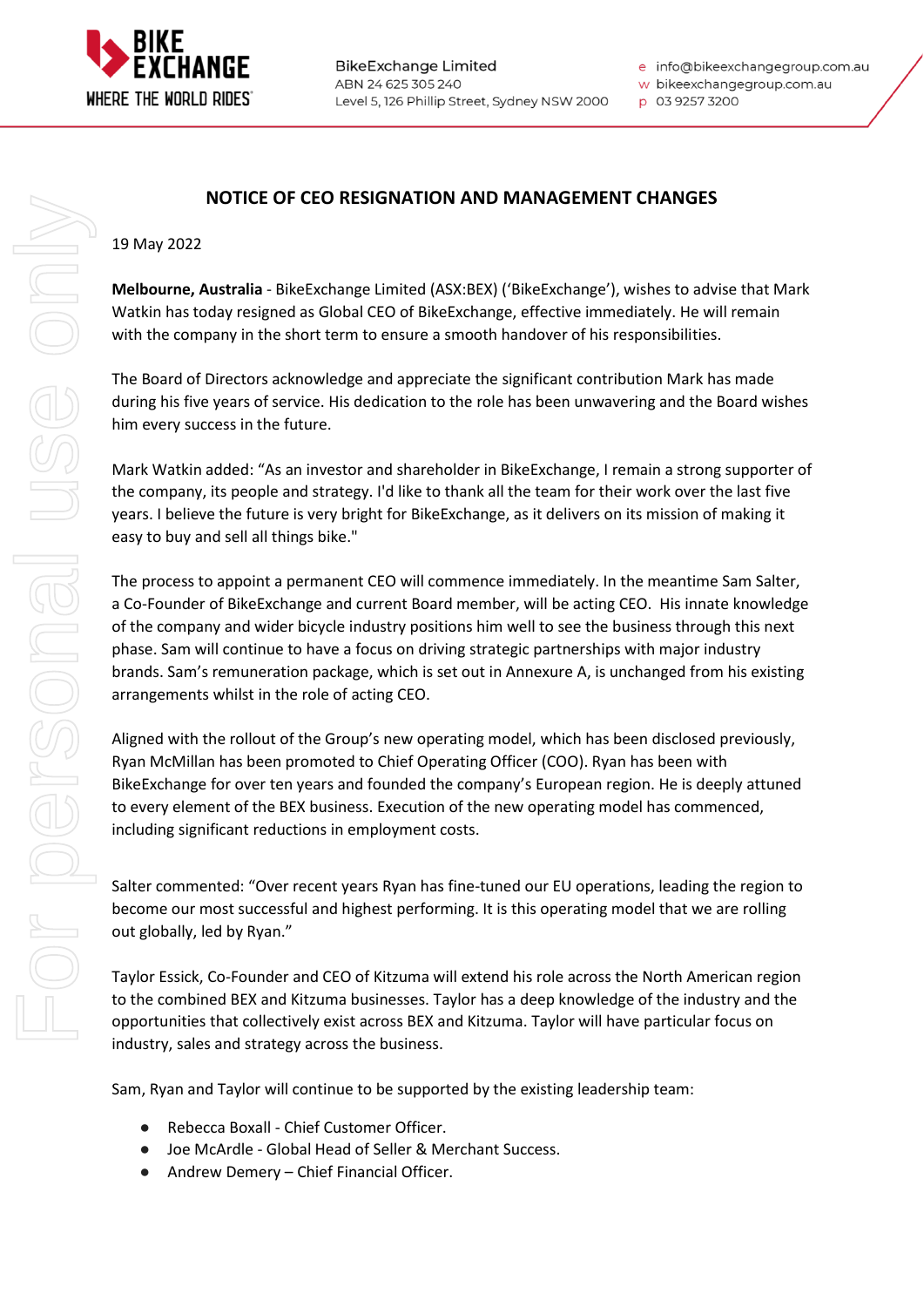

**BikeExchange Limited** ABN 24 625 305 240 Level 5, 126 Phillip Street, Sydney NSW 2000 e info@bikeexchangegroup.com.au

w bikeexchangegroup.com.au

- p 03 9257 3200
- Regional Leads Felipe Arango (Colombia), Andreas Liertz (EU), Taylor Essick (NA).

## **AUTHORISED BY**

BikeExchange Ltd Board of Directors.

------------

ENDS

------------

#### **MEDIA ENQUIRIES:**

Scott Rochfort Cannings Strategic Communications Mobile: +61 435 878 614

**INVESTOR RELATIONS:** [investorrelations@bikeexchange.com.au](about:blank)

#### **ABOUT BIKEEXCHANGE**

BikeExchange Limited (ASX:BEX) is a leading operator of global online cycling focussed marketplaces that enable a dedicated and growing global audience of consumers to connect and trade with thousands of retailers and brands. The Company was founded in Melbourne in 2007 by Sam Salter and Jason Wyatt, with the aim of bringing together the fragmented global cycling industry to trade and scale. Today, it hosts over 1500 brands, 1600+ retailers and 900,000+ products globally, reaching an audience of over 28 million consumers each year.